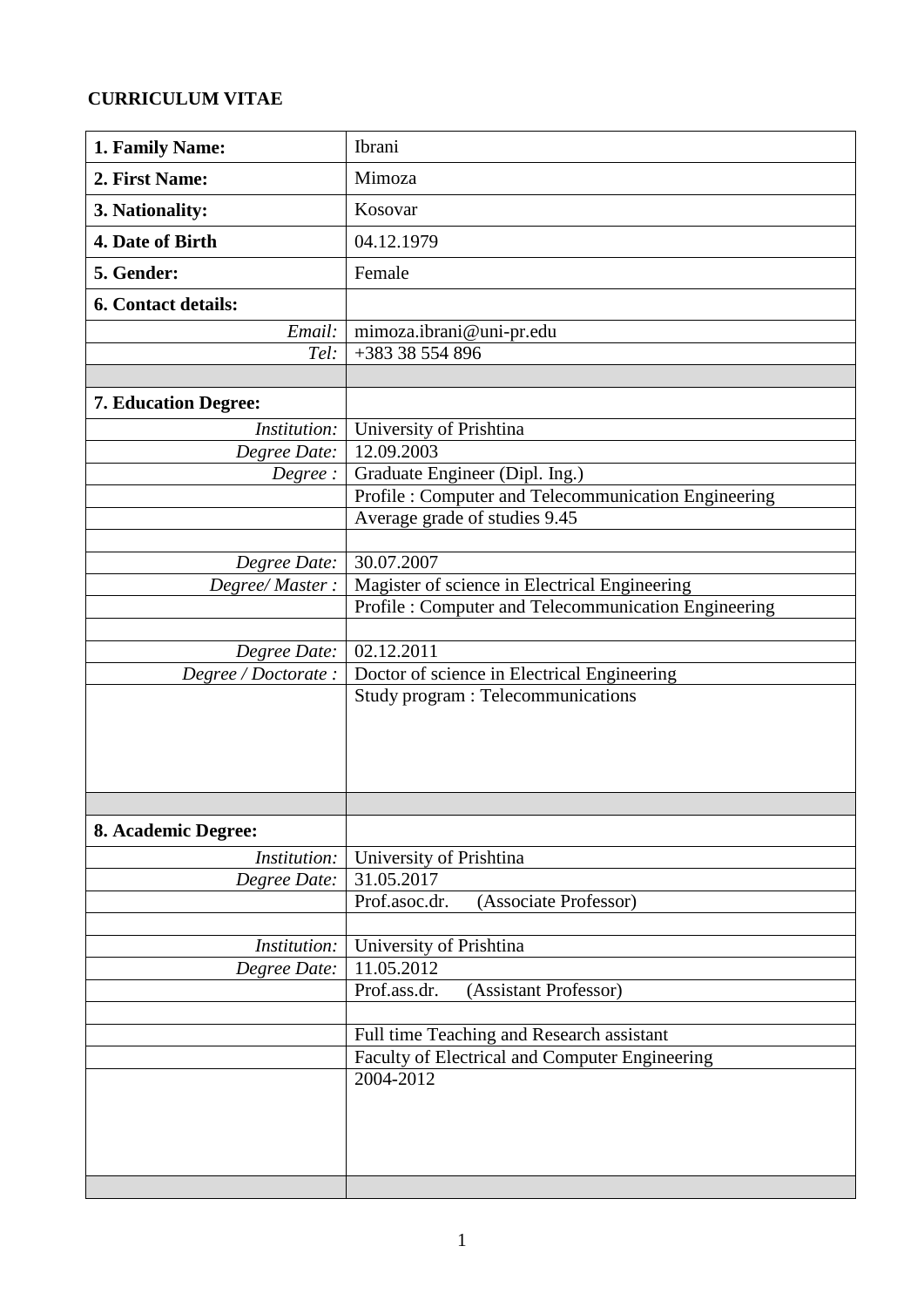## **9. Scientific Publications:**

| Scientific journal                                                                                                                                                                |                                                                                                                                               |                                   |  |  |  |
|-----------------------------------------------------------------------------------------------------------------------------------------------------------------------------------|-----------------------------------------------------------------------------------------------------------------------------------------------|-----------------------------------|--|--|--|
|                                                                                                                                                                                   |                                                                                                                                               |                                   |  |  |  |
| Title of paper                                                                                                                                                                    | Journal                                                                                                                                       | Year/<br>Volume<br>$\angle$ Pages |  |  |  |
| A survey on coexistence in<br>heterogeneous wireless networks<br>in TV white spaces.                                                                                              | Wireless Communications and Mobile Computing                                                                                                  |                                   |  |  |  |
| of<br>Comparative<br>analysis<br>personal exposure levels induced<br>by long-term evolution 1800 Re-<br>farming and other RF sources in<br>an urban environment                   | <b>IET Microwaves, Antennas &amp; Propagation</b>                                                                                             | 2018                              |  |  |  |
| Narrowband frequency-selective<br>down-link<br>and<br>up-link<br>evaluation of daily personal-<br>exposure induced by wireless<br>operating networks                              | Wireless Networks                                                                                                                             | 2017                              |  |  |  |
| Frequency-selective evaluation<br>personal<br>οf<br>exposure<br>to<br>electromagnetic<br>fields<br>of<br>wireless communications<br>and<br>broadcast transmitters                 | <b>Wireless Personal Communications</b>                                                                                                       | 2016                              |  |  |  |
| Assessment of personal radio<br>frequency electromagnetic field<br>exposure in specific indoor<br>workplaces and possible worst-<br>case scenarios                                | AEU-International<br>Journal<br>Electronics<br>of<br>and<br>Communications                                                                    | 2016                              |  |  |  |
| of<br>analysis<br>Comparative<br>electromagnetic field exposure<br>levels and determination of the<br>minimum safe distances from<br>mobile-phone base stations in<br>urban areas | Progress In Electromagnetics Research M                                                                                                       | 2016                              |  |  |  |
| The age-dependence of personal<br>to electromagnetic<br>exposure<br>fields<br>wireless<br>of<br>in<br>indoor<br>communications<br>environments                                    | Progress In Electromagnetics Research M                                                                                                       | 2016                              |  |  |  |
| Assessment of the exposure of<br>electromagnetic<br>children<br>to<br>from<br>wireless<br>fields<br>communication devices in home<br>environments                                 | <b>IET</b> Communications                                                                                                                     | 2014                              |  |  |  |
| Derivation of Electromagnetic<br>Properties of Child Biological<br><b>Tissues at Radio Frequencies</b>                                                                            | Progress In Electromagnetics Research Letters<br>*All listed journal papers are indexed in ISI Web of Science (Clarivate Analytics) databases | 2011                              |  |  |  |
|                                                                                                                                                                                   |                                                                                                                                               |                                   |  |  |  |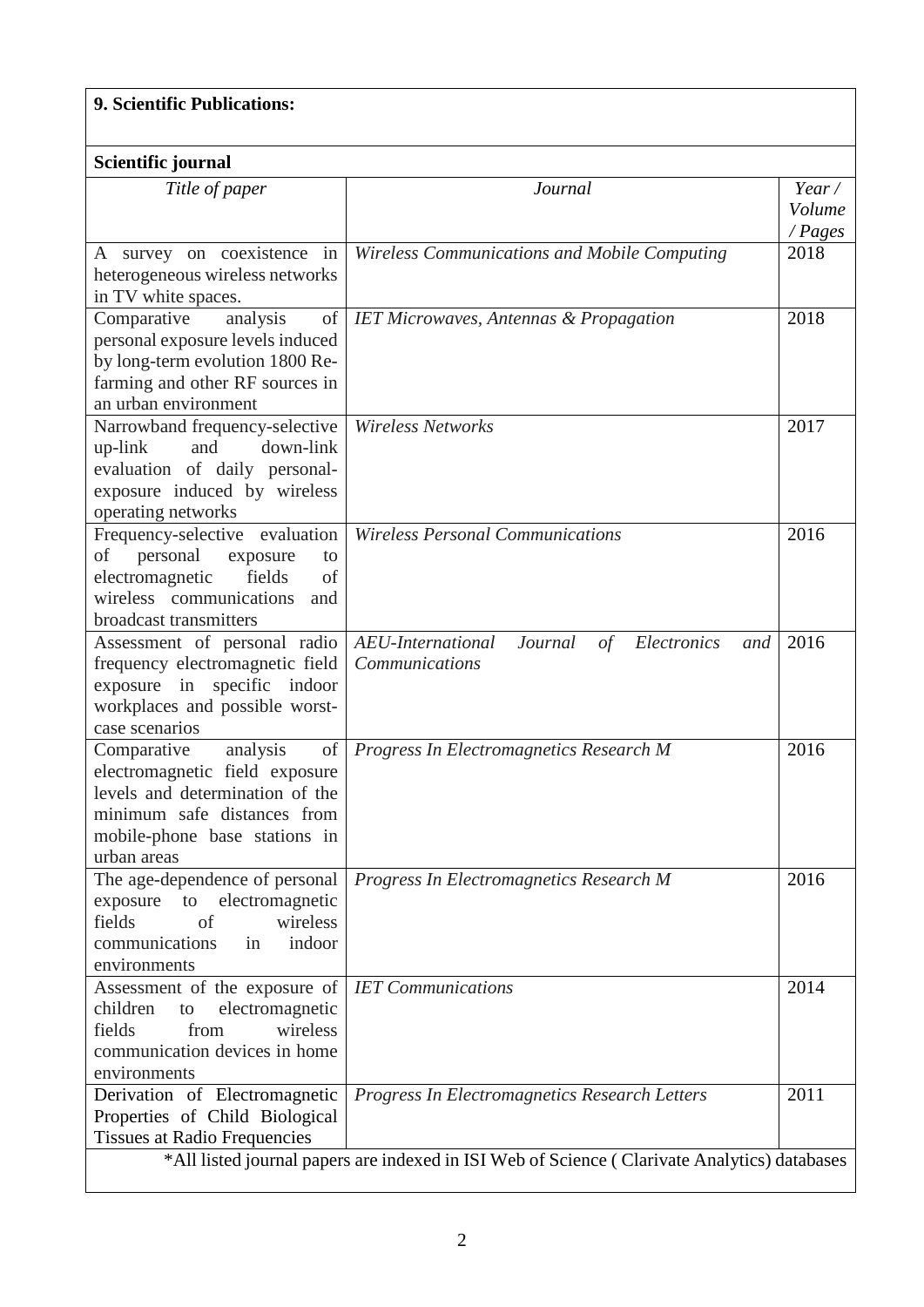| <b>International Conferences</b>                                                                                                  |                                                                                                                                     |                            |  |  |  |
|-----------------------------------------------------------------------------------------------------------------------------------|-------------------------------------------------------------------------------------------------------------------------------------|----------------------------|--|--|--|
| Title of paper                                                                                                                    | Conference                                                                                                                          | Year/<br>Volume<br>/ Pages |  |  |  |
| Path Loss Model Fitting for TV<br>Bands based on Experimental<br>Measurements for Urban Areas<br>in Kosovo                        | 42 <sup>nd</sup> Convention on Information and Communication<br>Electronics and<br>Technology,<br>Microelectronics<br>(MIPRO). IEEE | 2019                       |  |  |  |
| Experimental assessment<br>of<br>electric field levels emitted by<br><b>UHF TV</b> broadcasters                                   | $42nd$ Convention on Information and Communication<br>Technology, Electronics<br>and<br><b>Microelectronics</b><br>$(MIPRO)$ . IEEE | 2019                       |  |  |  |
| Detection Threshold for TVWS<br>Spectrum<br>Occupancy<br>Determination<br>in<br>Urban<br><b>Environments in Kosovo</b>            | $42nd$ Convention on Information and Communication<br>Technology, Electronics<br>and<br><b>Microelectronics</b><br>$(MIPRO)$ . IEEE | 2019                       |  |  |  |
| of Frequency<br>Measurement<br>Occupancy Levels in TV Bands<br>Urban Environment<br>in<br>in<br>Kosovo                            | 18th Mediterranean Microwave Symposium (MMS).<br><b>IEEE</b>                                                                        | 2018                       |  |  |  |
| Experimental Assessment of Wi-<br>Fi Signal Levels in Indoor<br>Environments                                                      | 18th Mediterranean Microwave Symposium (MMS).<br><b>IEEE</b>                                                                        | 2018                       |  |  |  |
| In-Situ experimental evaluation<br>of LTE downlink signal levels in<br>vicinity of base transceiver<br>stations in urban área     | <b>IEEE</b><br>International Black<br>Sea Conference<br><i>on</i><br>Communications and Networking (Black Sea Com)                  | 2017                       |  |  |  |
| Comparative<br>analysis<br>by GSM 900, GSM 1800,<br>UMTS, and LTE base stations                                                   | of 16th Annual Mediterranean Ad Hoc Networking<br>downlink signal levels emitted   Workshop (Med-Hoc-Net). IEEE                     | 2017                       |  |  |  |
| of<br>Personal<br>Assessment<br>Wireless<br>Exposure<br>to<br>Communication Technologies in<br><b>Different Microenvironments</b> | 9th International Conference on Next Generation<br>Mobile Applications, Services and Technologies. IEEE                             | 2015                       |  |  |  |

\*All listed conference papers are listed in IEEE Explorer database. Only publication from 2015 to date are listed.

## **Other publications**

Book chapters

Course Lecture Notes

Oral and Poster presentations in different national and international scientific forums and workshops

Surveys and Reports within capacity building in higher education international projects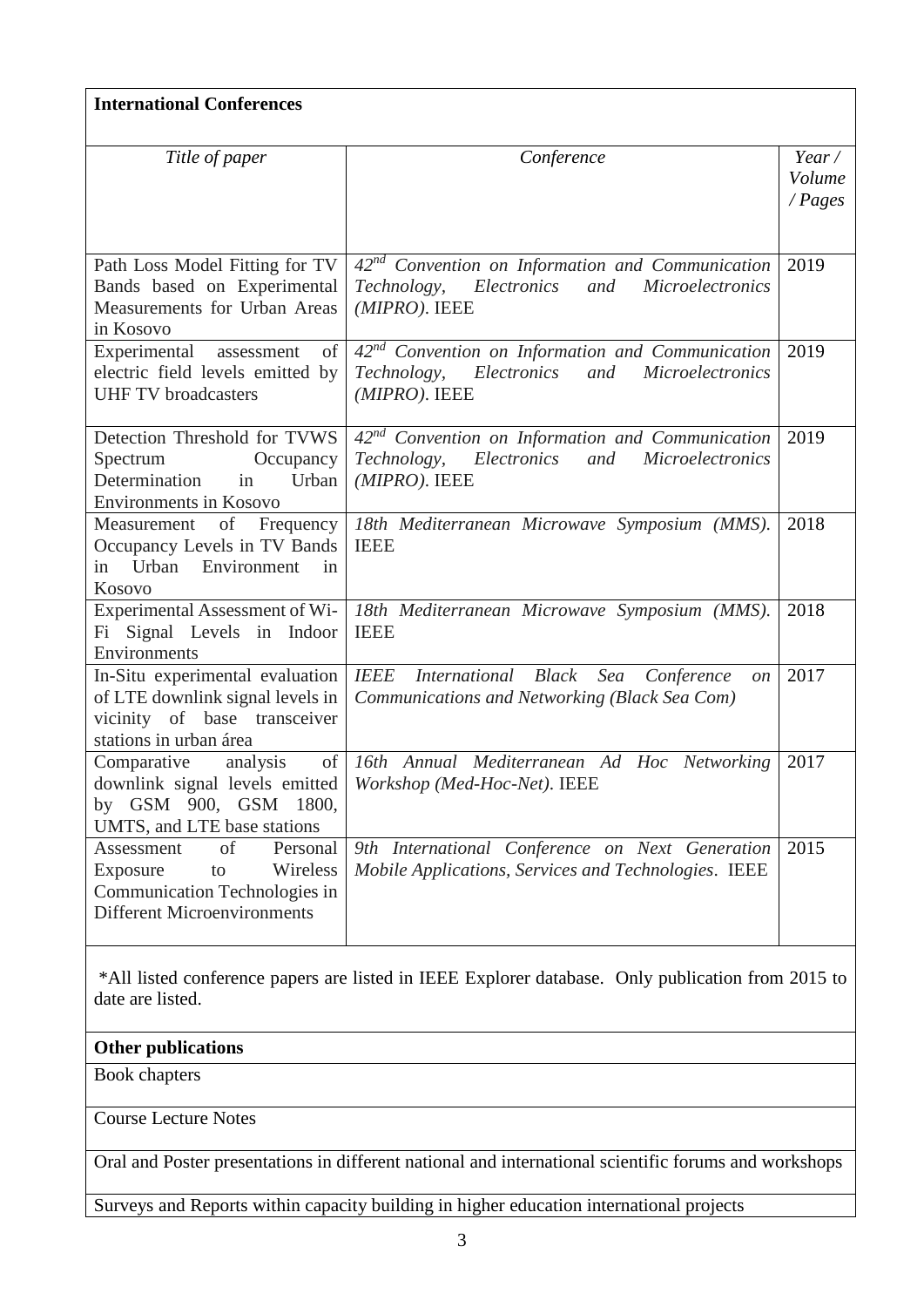| <b>Reviewer for International Journals</b>                                                        |                                                                           |  |  |  |  |
|---------------------------------------------------------------------------------------------------|---------------------------------------------------------------------------|--|--|--|--|
| IF 4.64<br><b>IEEE</b> Access                                                                     |                                                                           |  |  |  |  |
| Progress is Electromagnetic Research IF 2.32<br><b>Wireless Personal Communications</b><br>IF 1.2 |                                                                           |  |  |  |  |
|                                                                                                   | and other ISI indexed journals.                                           |  |  |  |  |
|                                                                                                   |                                                                           |  |  |  |  |
|                                                                                                   |                                                                           |  |  |  |  |
|                                                                                                   |                                                                           |  |  |  |  |
|                                                                                                   |                                                                           |  |  |  |  |
| 10. Work experience record:                                                                       |                                                                           |  |  |  |  |
|                                                                                                   |                                                                           |  |  |  |  |
|                                                                                                   |                                                                           |  |  |  |  |
|                                                                                                   |                                                                           |  |  |  |  |
|                                                                                                   |                                                                           |  |  |  |  |
| Dates:                                                                                            | 2004- ongoing                                                             |  |  |  |  |
| Name of the Institution:                                                                          | Faculty of Electrical and Computer Engineering                            |  |  |  |  |
|                                                                                                   | University of Prishtina                                                   |  |  |  |  |
| Position:                                                                                         | Teaching and Research Assistant<br>2004-2012                              |  |  |  |  |
|                                                                                                   | Professor<br>$2012$ - ongoing                                             |  |  |  |  |
|                                                                                                   |                                                                           |  |  |  |  |
|                                                                                                   |                                                                           |  |  |  |  |
| Name of the Institution:                                                                          | Faculty of Electrical and Computer Engineering                            |  |  |  |  |
|                                                                                                   | University of Prishtina                                                   |  |  |  |  |
| Position:                                                                                         | Vice Dean for Academic Issues                                             |  |  |  |  |
| Dates:                                                                                            | 2016-2020                                                                 |  |  |  |  |
|                                                                                                   |                                                                           |  |  |  |  |
| Name of the Institution:                                                                          |                                                                           |  |  |  |  |
|                                                                                                   | Faculty of Electrical and Computer Engineering<br>University of Prishtina |  |  |  |  |
| Position:                                                                                         | Vice Dean for Academic Issues                                             |  |  |  |  |
| Dates:                                                                                            | 2012-2016                                                                 |  |  |  |  |
|                                                                                                   |                                                                           |  |  |  |  |
| Name of the Institution:                                                                          | University of Prishtina                                                   |  |  |  |  |
| Position:                                                                                         | Director of Academic Development Office                                   |  |  |  |  |
| Dates:                                                                                            | 2008-2011                                                                 |  |  |  |  |
|                                                                                                   |                                                                           |  |  |  |  |
| Name of the Institution:                                                                          | Faculty of Electrical and Computer Engineering                            |  |  |  |  |
|                                                                                                   | University of Prishtina                                                   |  |  |  |  |
| Position:                                                                                         | <b>ECTS</b> Coordinator                                                   |  |  |  |  |
| Dates:                                                                                            | 2005-2007                                                                 |  |  |  |  |
|                                                                                                   |                                                                           |  |  |  |  |
| 2004-ongoing                                                                                      | Member of Faculty Council                                                 |  |  |  |  |
| 2007-2011                                                                                         | <b>Central Quality Assurance Committee</b>                                |  |  |  |  |
| 2008-2011                                                                                         | Steering Committee of International Prishtina Summer                      |  |  |  |  |
|                                                                                                   | University                                                                |  |  |  |  |
|                                                                                                   |                                                                           |  |  |  |  |
|                                                                                                   |                                                                           |  |  |  |  |
|                                                                                                   |                                                                           |  |  |  |  |
|                                                                                                   |                                                                           |  |  |  |  |
|                                                                                                   |                                                                           |  |  |  |  |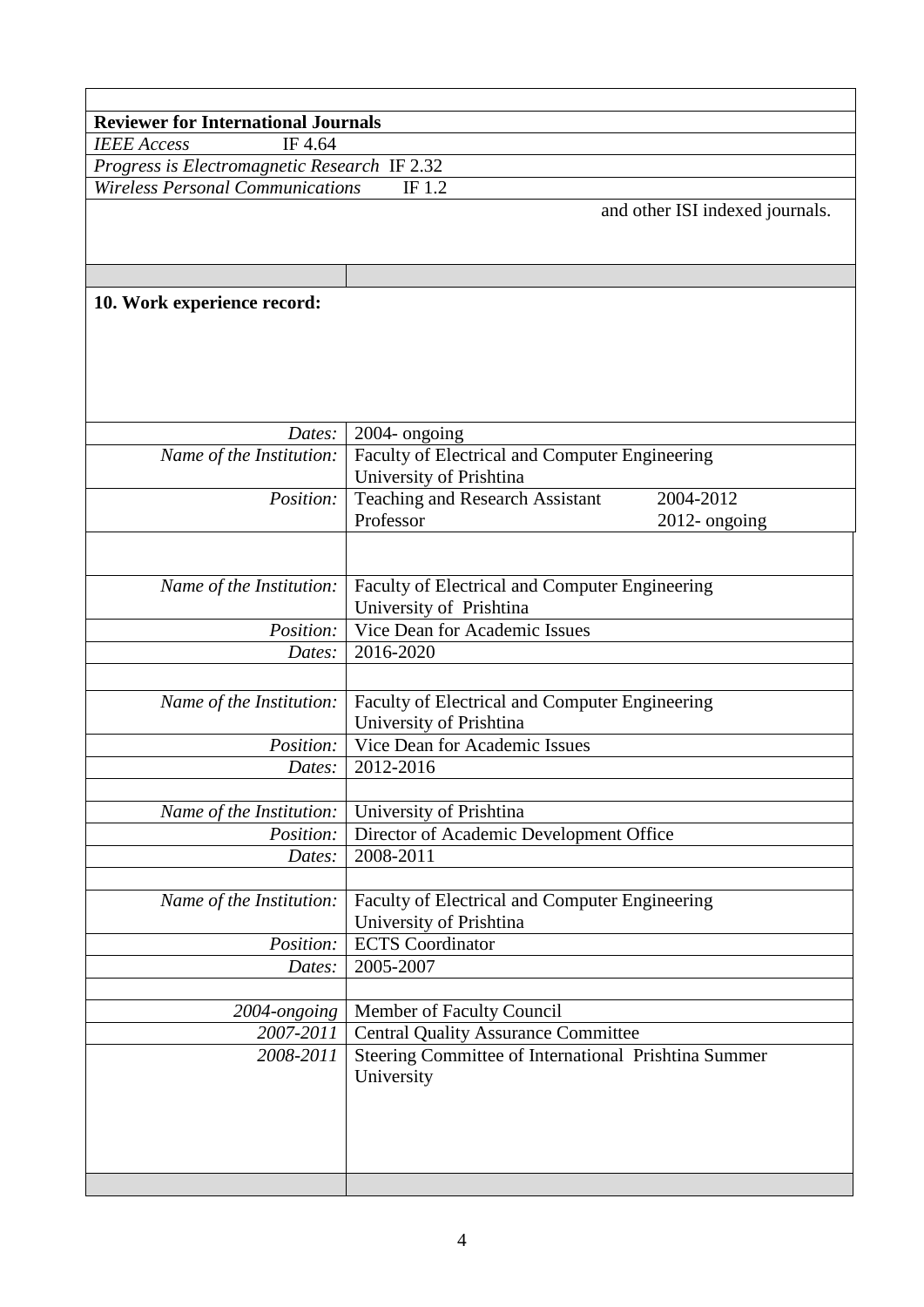## **11. International projects** *Project title* | Accelerating Western Balkans University Modernization by Incorporating Virtual Technologies / VTech@U *Duration* 2019-2022 *Funded by* Erasmus+ Capacity Building in Higher Education *Project title* Developing Research and InnoVation CapacitiEs in Albania and Kosovo/ DRIVE *Duration* 2020-2023 *Funded by* Erasmus+ Capacity Building in Higher Education *Project title* | Innovating Multimedia and Digital TV curricula/DIMTV *Duration* 2017-2020 *Funded by* Erasmus+ Capacity Building in Higher Education *Project title* | Access to digital scientific libraries *Duration* 2013 *Funded by* University Support Grant Program/ USA Embassy *Project title* | NORMAK Sustainable Energy *Duration* 2014-2016 *Funded by* Norwegian Ministry of Foreign Affairs *Project title* Fostering and Developing the Quality Culture at the UP *Duration* 2008-2011 *Funded by* Tempus *Project title* | eContent at the University of Prishtina *Duration* 2007-2008 *Funded by* Tempus